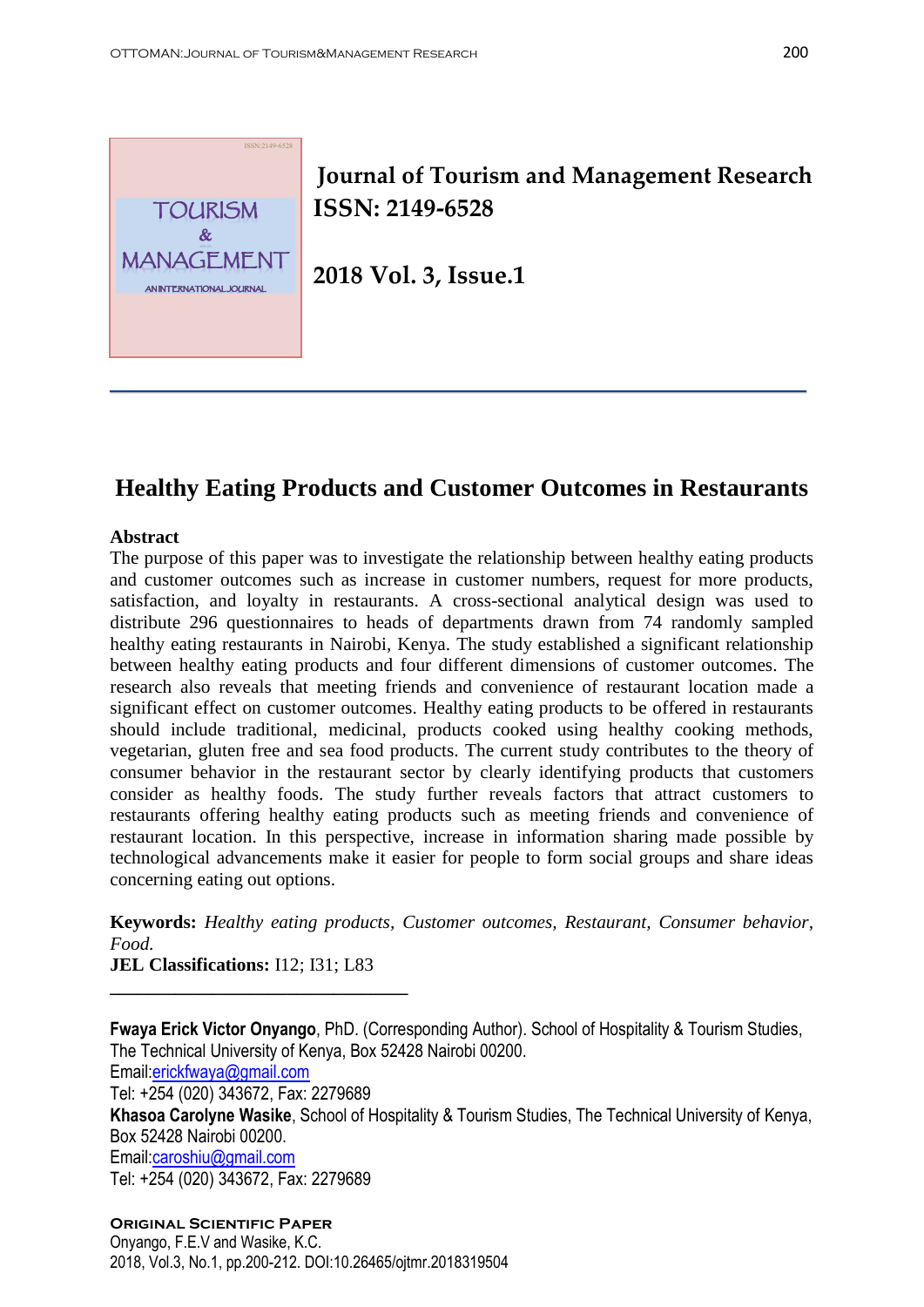### **1.Introduction**

The rise in eating out trends symbolize changes which have occurred over the past several years ranging from an occasional treat to a regular occurrence whereby people do not just eat out to enjoy but seek healthy benefits from what they consume (Benalam, 2009). According to Legrand and Sloan (2006) these transformations have been influenced by lifestyle changes in addition to increased access to knowledge about health and nutrition. The shifts in customer expectations and needs have in turn made it more difficult for eating outlets and their employees to satisfy customer needs. When restaurant guests are presented with a choice between items labeled with and without healthy option, a reasonable number of customers choose the healthy choice menu items (Angell and Silver, 2008; Galliciano et al., 2012).

World Health Organization (2009) set the shift from earlier perceptions of eating when it estimated that by the year 2015, 700 million adults in the United Kingdom (UK) would be obese. Africa, probably because of rise in lifestyle diseases, has not been left behind in the consumer need for healthy eating products. The literature reveals estimated deaths of around 2.5 million from lifestyle related diseases in 2005 with a further projection of 28 million deaths over the proceeding 10 years in Africa (WHO, 2012). These deaths are mostly caused by life style diseases including cardiovascular (10%), cancer (4%), chronic respiratory (3%), diabetes (4%), maternal and per natal, nutritional disease (70%) and other chronic diseases (5%) (WHO, 2012).

 Since nearly two-thirds of all deaths worldwide are caused by lifestyle related diseases (WHO, 2012), there exists a need to establish not just an alternative to medical disease prevention but also an expanded complementary consumer disease prevention sensitization. Galliciano et al. (2012) recommend that restaurants should take the lead in promoting healthy lifestyles. However, studies disclose that most restaurants are unfamiliar with the healthy eating concept and lack capacity to offer healthy eating products (Hwang and Lorenzen, 2008). Moreover, disparities in the consumer perspectives of what constitutes healthy eating are another source of misunderstanding that needs to be investigated. This is because earlier researchers erroneously defined healthy eating to be about fat and energy content of food. Most studies have focused on provision of nutritional information on menus overlooking the fact that labeling dishes with food values did not qualify them as healthy in the customers' perspective. Studies on healthy eating products as a tool for growing healthy eating market are also inadequate and do not necessarily reflect recent dynamics in healthy eating product consumers. The current study therefore, set out to achieve the following objectives: to identify the healthy eating products on offer in restaurants in Nairobi City County, Kenya; to examine the relationship between healthy eating products and customer outcomes such as increase in customer numbers, request for more products, satisfaction, and loyalty in restaurants in Nairobi, Kenya.

### **2. Literature Review**

#### *2.1 Healthy Eating Concept Products on Offer in Restaurants*

Healthy eating products are produced by restaurants based on customers' ideas or perspectives of eating food that enables them to stay in good health or food that is perceived to prevent illnesses. Apparently, customers seeking long term services from restaurants consider provision of healthy eating products as a motivation for dinning out. In the past, lowfat foods and non-genetically modified ingredients were thought to be the main concern for consumers dining out (Josiam and Foster, 2009). However, literature indicates that healthy eating has become a broader concept that not only involves lifestyle trends but also other product categories that are presumed by consumers as healthy. Davies and Smith (2004) argue that among the factors which determine the healthy eating concept products on offer in eating outlets are "lifestyles which demand fast foods" (p.81). Consequently, products which were referred to as fast foods were those products on which customers spent less time consuming.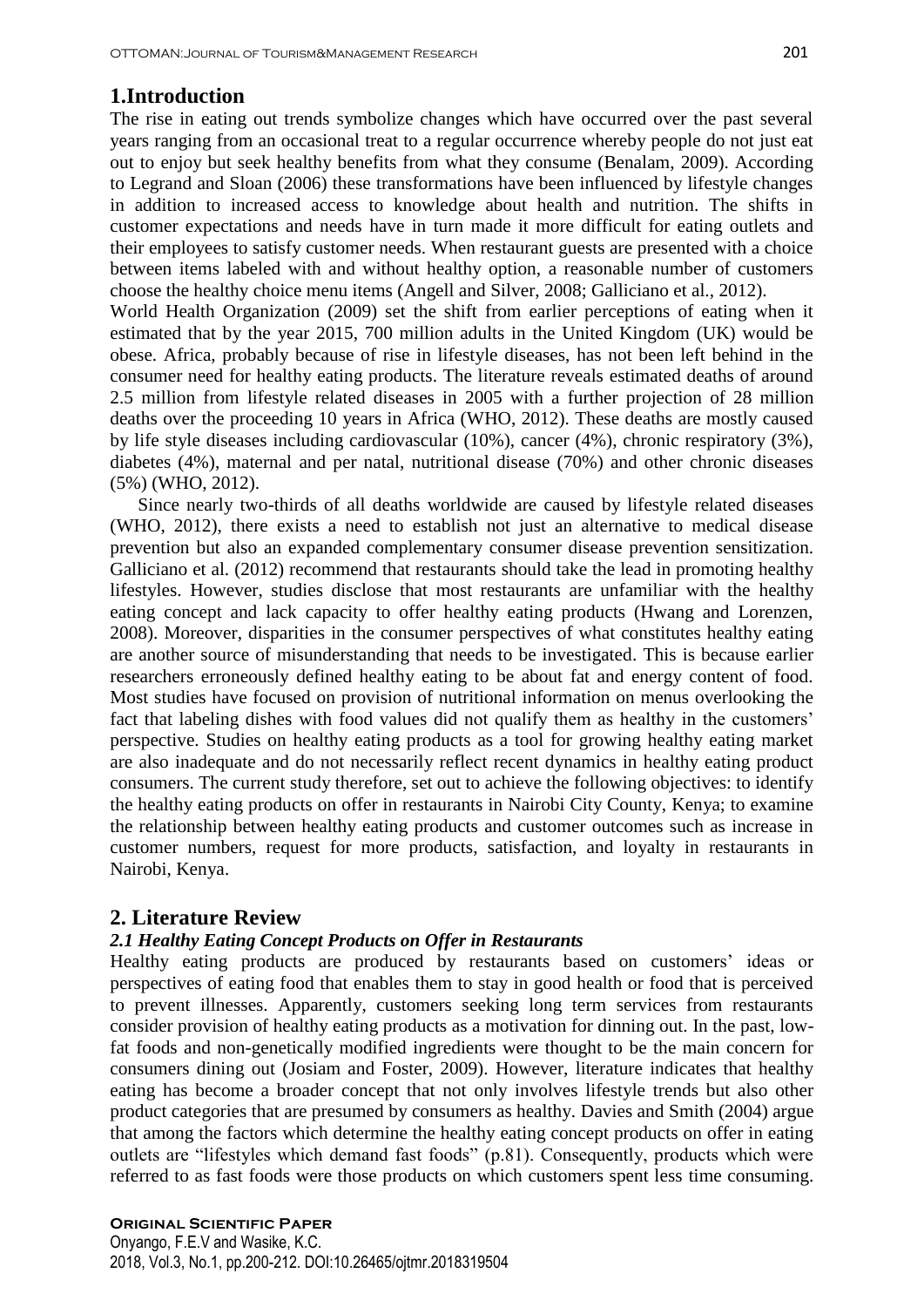Although these foods may be a "risk factor for gastrointestinal disturbances through eating quickly (Davies and Smith, 2004, p.82.), eating outlets prepare and group them under the healthy eating concept products (Legrand and Sloan, 2006). Legrand and Sloan (2006) were also concerned that most customers who sought low-fat foods and non-genetically modified ingredient foods were misled by outlets whose main objective was to sell what they would have prepared. As such restaurants took advantage of the vulnerability of the consumers to give false assurances on the attributes of their products, especially those grouped under the healthy eating concept product category.

 More research findings on healthy eating concept products that consumers sought when dining out in restaurants globally indicate consumer focus on organic food products. For instance, in the USA eating out trends indicate a shift towards preference for healthier food products and particularly organic food products (Josiam and Foster, 2009). Zick et al. (2010) posit that apart from fat and energy components of food that consumers sought when dining out, there were other healthy benefits sought. The benefits sought after by consumers, according to these scholars entail information on saturated fat levels, polyunsaturated fat components, fiber and sodium levels in food. Research finding by earlier scholars on healthy eating products on offer in hotels show that consumers seek for, apart from calorie content of food, the salt level and saturated fat contents in the foods they sample while eating out (Mackison et al., 2009). Customers, therefore, expected that products on offer in restaurants were in terms of what they perceived to be healthy food. According to customers, these products included disease preventive products, products that helped manage illnesses, low fat/salt/sugar/calorie products, organic products, indigenous products, high fiber products, healthy cooked products as well as products that were healthy but required less time to eat among other customer perspectives.

 Most eating outlets in the global set up are unfamiliar with healthy eating products (Hwang and Lorenzen, 2008). It is, therefore, not clear which products restaurants offer under the healthy eating concept product category or even the basis of the healthy eating products prepared in restaurants if there was any. This state of affairs confirms the necessity of an empirical study to determine what exactly constitutes healthy eating products.

#### *2.2 Healthy Eating Products and Customer Outcomes*

Research shows that customers sought to satisfy various needs as they sampled healthy eating products on offer in restaurants (Healthywise, 2017). Research findings indicate that although people have increased their frequency of eating out and their requests for healthy eating products when eating out most restaurants do not include healthy eating products as part of the products on offer. This is so even when the growth of healthy eating product market is pegged on the capacity of these facilities to offer healthy eating products that meet the needs of the healthy eating product market. The unique nature of this cadre of products is that, it is only the user who would gauge, rate and even rank outlets that offer healthy eating products. Customers respond to the healthy eating products on offer in restaurants because of satisfaction and loyalty. Research evidence shows that organizations that are customer focused are more likely to satisfy their customers and also benefit from repeat patronage of customers (Kotler, 2011). Repeat patronage by healthy eating product customers is only possible in cases where customer expectations have been met or surpassed. It may not, however be regular for restaurants to receive repeat patronage of healthy eating customers given that most restaurants are unfamiliar with healthy eating (Galliciano, et al., 2012). Customer response to healthy eating products is influenced by product attributes in relation to customer needs. Most eating outlets are, however, reported to have scarce knowledge, skills and capacity to offer healthy eating products that meet the needs of the healthy eating market (Galliciano et al., 2012; Mackison et la., 2009). It is unlikely that the healthy eating products on offer in restaurants could enhance customer outcomes among restaurants. Most studies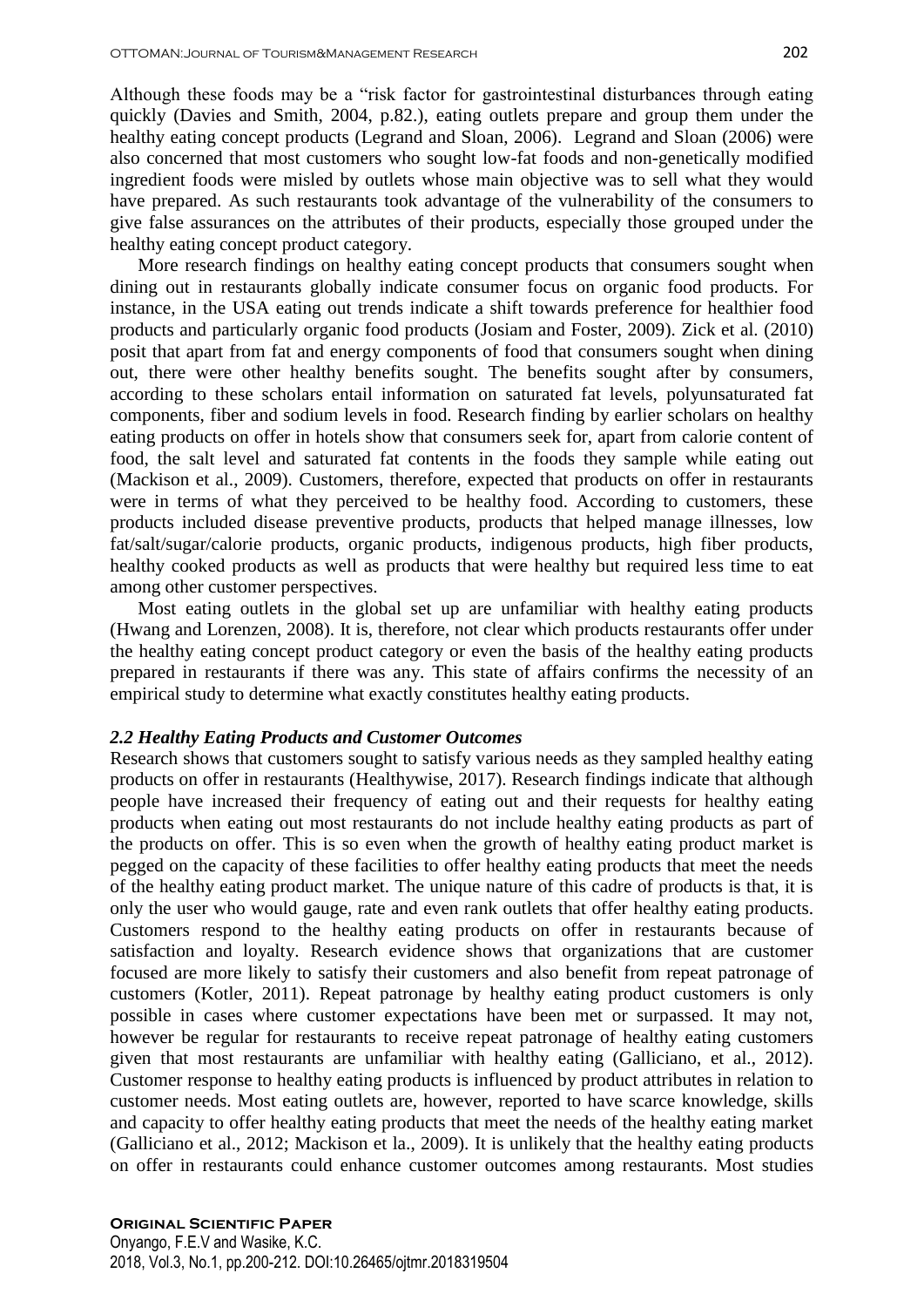concur that there are factors that influence customer needs for healthy eating products. However, there is no agreement concerning the set of factors that influence customer needs for healthy eating products. This study set out to investigate factors that influenced customer needs for this cadre of products in restaurants in Nairobi City County.

#### *2.3 Theoretical Issues Underpinning the Study*

The theory that informs this study is the Integrated Behavioral Model (IBM). This theory updates Reasoned Action theory (RA) and Planned Behavioral (PB) theory. The IBM proposes that intentions are the basic determinant of behavior. Apart from attitudes, subjective norms, and perceived self-efficacy which constitute intentions according to RA and PB theories, there are four additional components according to IBM which directly affect behavior: knowledge, salience of the behavior, environmental constraints, and habit. Subjective norms are behavioral attributes exhibited by an individual because of background factors like information and social factors (Fishbein and Ajzen, 2010). This study considers information and social factors that shape a person's behavior, attitudes and intentions in terms of education level, ease of access to nutritional information and customers' eating out experience to determine potential of healthy eating product. In this perspective, education level determines social groups to which an individual belongs as well as an individual's values and attitudes towards food choices. This study assumes that, the higher the education level, the stronger the influence from social groups and information sources (Fishbein and Ajzen 2010; Legrand and Sloan, 2006).

 Attitude developed by this cadre of customers is that care has to be taken when eating out because the food choices a person makes has an impact on human health. The perceived norm will therefore be consumption of healthy food products based on the healthy benefits sought whereby the extent to which this behavior is exhibited depends on an individual's motivation (Lone et al., 2009; Tromp et al., 2007). Persons with higher educational levels are presumed to have increased access to information regarding illnesses that emanate from poor eating habits and how such illnesses can be prevented using appropriate food choices (Michaelidou and Hanssan, 2008). Eating outlets can, as such, predict customer intentions using the healthy benefits sought by customers. This includes, products that control blood sugar, control weight, blood sugar, prevent allergies, blood cleansing products among other benefits (Wu and Sturm, 2014). Alternatively, restaurants would predict customer intentions based on the customer needs or motives in terms of preventing illnesses that emanate from consumption of unhealthy food products. Restaurants that have potential to offer healthy eating products are better placed in prediction of customer intentions and behavior than those without (Scarpa, 2010). Environmental factors influence consumer intentions affecting behavior. Based on the eclectic theories (IBM, RA and PB), behavioral intentions are predicted using social and information factors which also apply to healthy eating (Fishbein and Ajzen, 2010). However, the eclectic theories fail to account for location of the restaurant, age of restaurant and customer, type of restaurant, needs of the restaurant and the customer as well as restaurant ownership as significant factors in predicting behavior intentions (Cahill, 2006). With regard to type of restaurant, customers seeking healthy eating products in a fast food restaurant will find it difficult to control their behavior compared to those seeking the same products in specialty restaurants or even in general food product restaurants (Mamalis, 2009). Location is another factor that affects prediction of customer intentions in terms of food choices. Predicting intentions of customers who patronize restaurants located in areas with customers of higher education level, higher socio-economic status or within sporting areas will be easier given the population characteristics (Kim et al., 2006). In addition to restaurant type and location, ownership is a key factor in predicting the intentions of customers who patronize a restaurant. Owners who have a conviction of investing in healthy eating products are more likely to attract healthy eating customers therefore increasing their ability to predict intentions of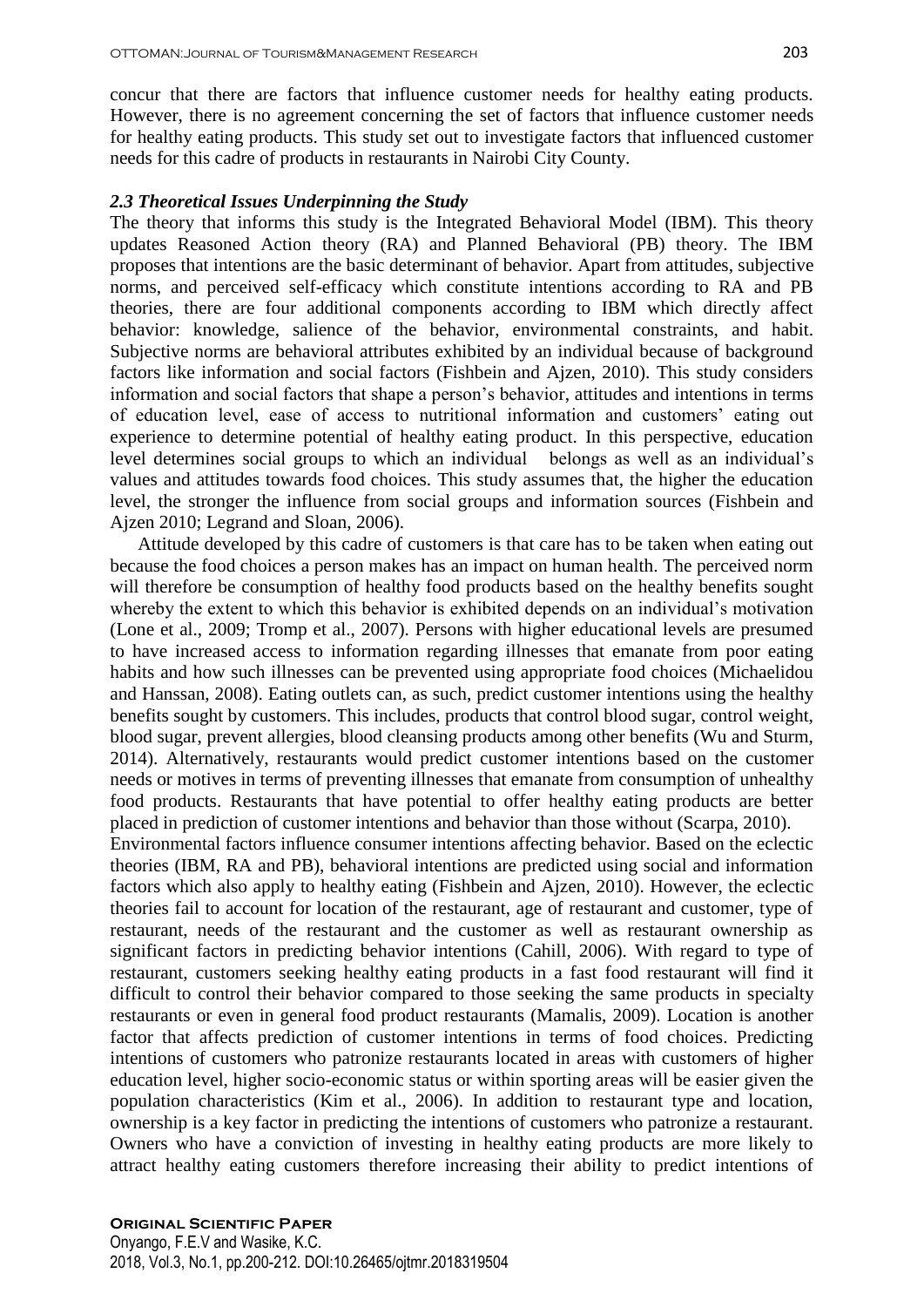customers, especially the healthy eating product customers (Pantelidis, 2010). Another factor that affects customer behavior, attitudes and customer intentions is age of a restaurant. Long established restaurants that have experience in customer needs, on the one hand, tend to have well trained staff who are better placed to plan and develop products that meet customer needs (Baker, 2006). Newly established restaurants, on the other hand, may be perceived by customers as trendy, therefore in touch with market eating trends hence better equipped to not only predict customer behavior but also influence their eating practices (Shaw, 2002).

#### *2.4 Conceptual Framework*

This section presents the conceptual framework of the study. Figure 1 is the conceptual framework of the study. Healthy eating products (products on offer and restaurant capacity) are the independent variables while customer outcomes (number of customers, request for more products, marketing, market awareness, satisfaction and loyalty) are the dependent variables. Age and size of the restaurant, location and population characteristics as well as restaurant ownership are the control variables.



**Figure 1:** Conceptual framework.

 The framework shows that customer outcomes are dependent on healthy eating products on offer. It is assumed that as long as restaurants have products that meet the needs of the market then the market is bound to grow. Customer response to positive attributes of healthy eating products is consistent with IBM. According this theory, customer behavior, attitudes and intentions are the product of social and information factors. Social groups that transfer information on healthy eating products on offer eventually influence growth of the healthy eating product market. According to this study, social groups seek healthy eating products because of nutritional information received on food choices and their impact on human health. Control variables were age of the restaurant, location and ownership. Age of restaurants was one of the intervening variables in the study. Long established restaurants may be perceived as experienced in terms of product development; market needs and have better capacity. These factors would be reflected in the healthy eating products on offer as well as customer outcomes. Newly established restaurants on the other hand were perceived by customers as trendy, therefore in touch with market trends in terms of healthy eating. Location of the restaurant also has an effect on the outcome of potential of restaurants to offer healthy eating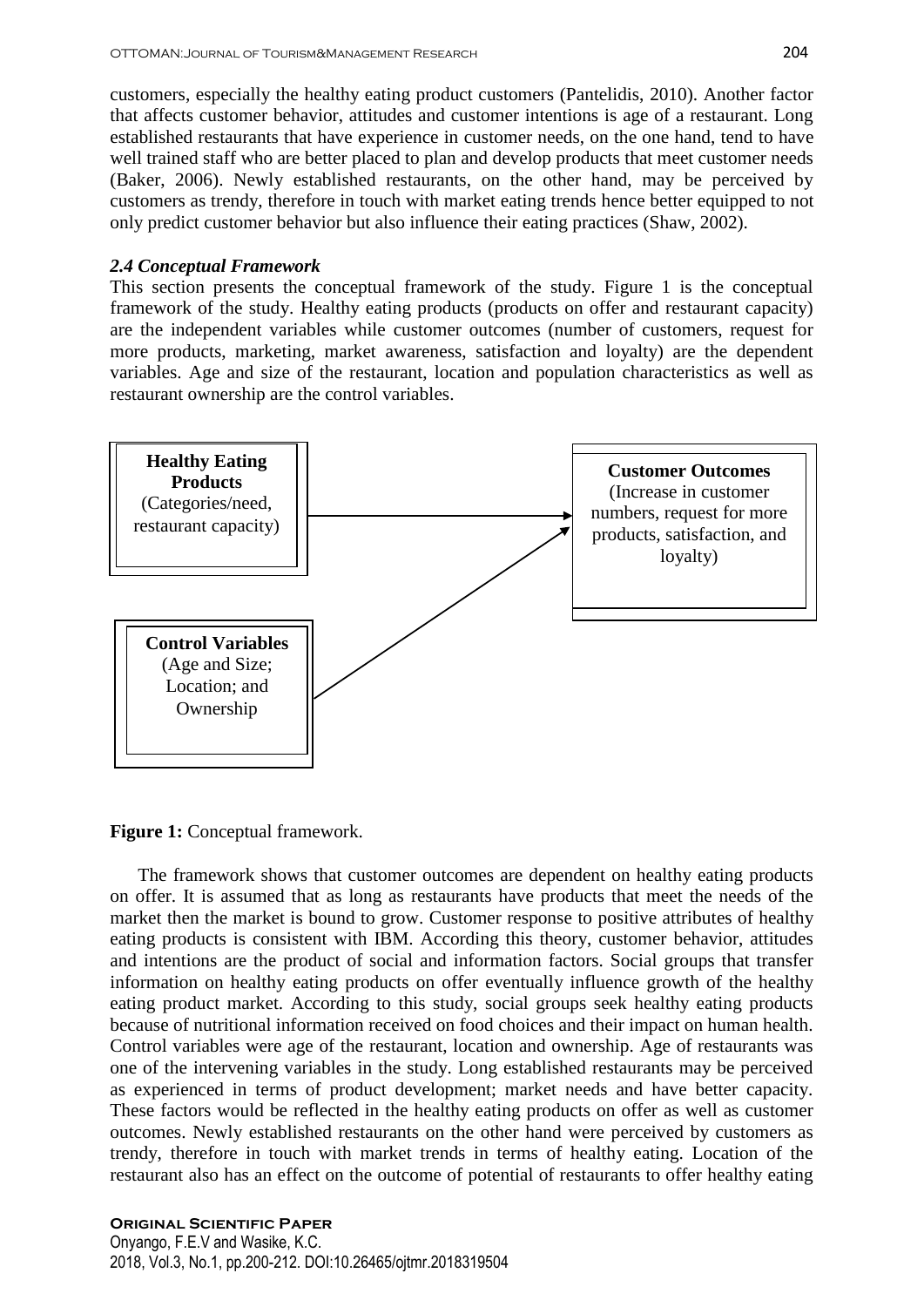products. Restaurants located in areas whose population has characteristics that direct their food choices to healthy eating are bound to exhibit improved customer outcomes as opposed to areas with most of the population lacking these attributes. In addition to restaurant type and location, ownership is a key factor in predicting the healthy eating products on offer and its influence on customer outcomes. Owners who have a conviction of investing in healthy eating products are more likely to offer products that meet customer needs hence influence customer outcomes.

# **3. Research Methodology**

# *3.1 Data Collection and Sampling*

A list of restaurants operating in Nairobi was traced through trip advisor and hello.com. Nairobi has 317 restaurants, including 147 with healthy food labels (Kenya Association of Hotels and Caterers, 2014). All the 147 restaurants with healthy food labels were purposively selected and included in the sampling frame as the results and information from the current study would be more generalizable. Because of the time and financial constraints of the research, not all restaurants with healthy food labels could be approached. A sample of 74 restaurants was drawn from the population via simple random sampling technique. Structured questionnaires were sent out to 296 heads of departments. In total, completed questions were received from 287 respondents. This represents a response rate of 97%.

## *3.2 Measures*

All measures in the current study were drawn from previous research and aligned with the conceptual aspects of each construct (Jun et al., 2014; Krystallis et al., 2003; Roininen et al., 1999; Tudoran et al., 2009; Zeithaml et al., 1996). The questionnaire sought information concerning the following issues: (a) the healthy eating products on offer (Jun et al., 2014; Tudoran et al., 2009); (b) customer outcomes measured by healthy eating product categories on offer, customer awareness, number of customers sampling healthy eating products and customer satisfaction, and number of healthy eating product customer consume on repeat patronage (Jun et al., 2014; Krystallis et al., 2003); and (c) influence of age, location and restaurant location on the relationship between healthy eating products and customer outcomes (Jun et al., 2014; Roininen et al., 1999; Zeithaml et al., 1996). Numeric 5-point Likert scales were used with descriptive anchors to measure the variables in the current study. The anchors were utilized to force respondents to focus on the factor in healthy eating products and customer outcome.

## *3.3 Data Analysis*

The Statistical Package for Social Sciences (SPSS) was used to explore the data. The researchers used descriptive statistics to analyze the demographic characteristics of the respondents and to identify healthy eating products on offer in restaurants in Nairobi, Kenya. Principal factor analysis was used to assess the dimensionality, reliability, and validity of the scales. Finally, multiple logistical regression was used to investigate the relationship between healthy eating and customer outcomes as well as the effect of control variables.

# **4. Results**

## *4.1 Descriptive Statistics*

Table 1 provides some information about the respondents' demographic characteristics. Majority of the study participants were males (178, 62.02%) aged 26-35 years (146, 50.87%) and holders of Certificate/Diploma level of education (132, 45.99%). These results provide evidence that the restaurant sector in Kenya constitutes masculine environment. The implication is a strong gender differentiation in which the male population is competitive and assertive relative to the female population.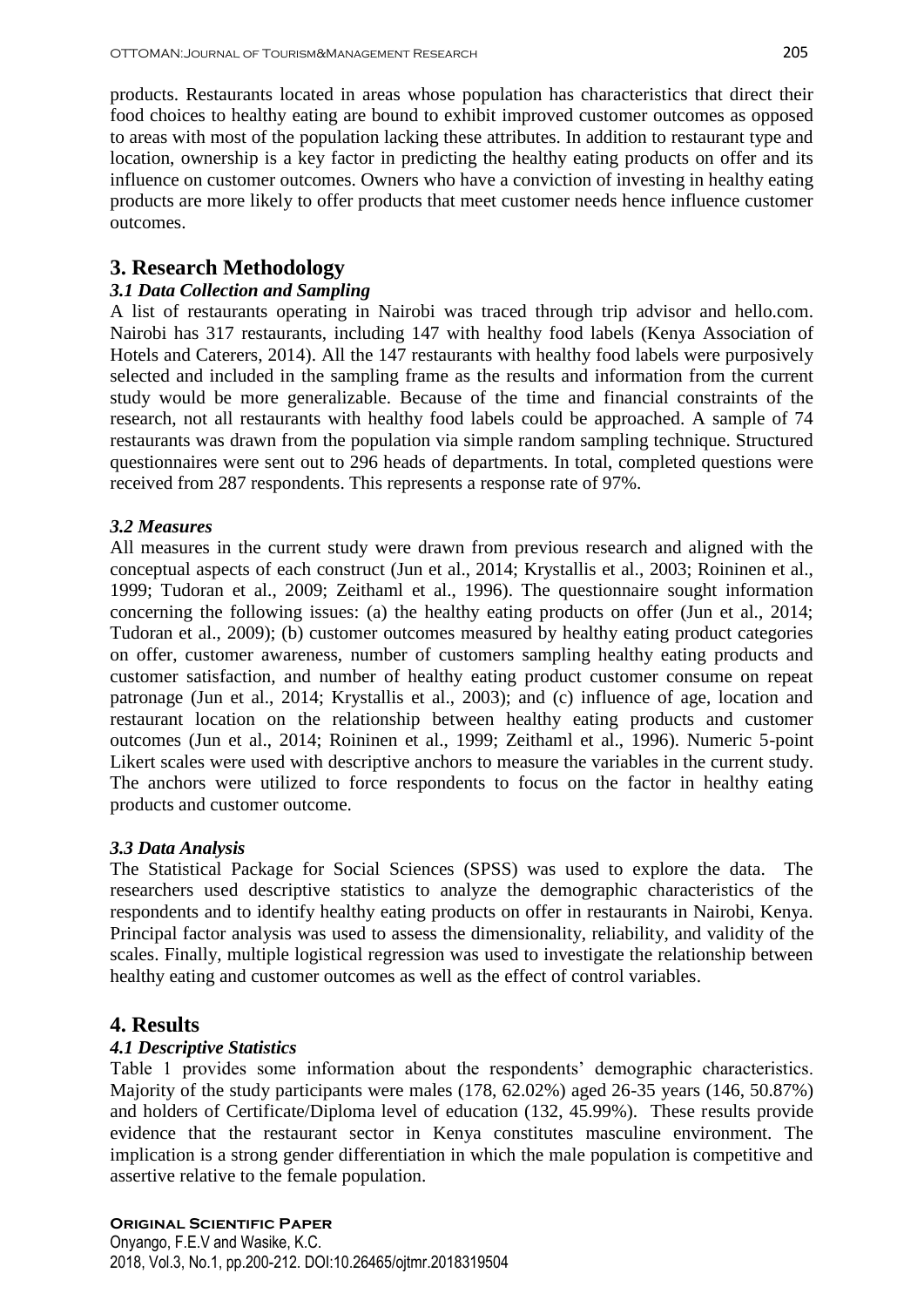| <b>rapic 1.</b> Demographic enaracteristics of the respondents. |                  |                   |  |  |  |  |
|-----------------------------------------------------------------|------------------|-------------------|--|--|--|--|
| <b>Characteristic</b>                                           | <b>Frequency</b> | Valid Percent (%) |  |  |  |  |
| <b>Gender</b>                                                   |                  |                   |  |  |  |  |
| Male                                                            | 178              | 62.02             |  |  |  |  |
| Female                                                          | 109              | 37.98             |  |  |  |  |
| <b>Total</b>                                                    | 287              | 100.00            |  |  |  |  |
| Age (in years)                                                  |                  |                   |  |  |  |  |
| 25 and below                                                    | 58               | 20.21             |  |  |  |  |
| 26-35                                                           | 146              | 50.87             |  |  |  |  |
| $36 - 45$                                                       | 20               | 6.97              |  |  |  |  |
| 46 and above                                                    | 63               | 21.95             |  |  |  |  |
| <b>Total</b>                                                    | 287              | 100.00            |  |  |  |  |
| <b>Level of Education</b>                                       |                  |                   |  |  |  |  |
| Secondary and below                                             | 109              | 37.98             |  |  |  |  |
| Certificate/Diploma                                             | 132              | 45.99             |  |  |  |  |
| Bachelor's degree and                                           | 46               | 16.03             |  |  |  |  |
| above                                                           |                  |                   |  |  |  |  |
| <b>Total</b>                                                    | 287              | 100.00            |  |  |  |  |

**Table 1:** Demographic characteristics of the respondents.

#### *4.2 Psychometric Properties*

Principal factor analysis (PCA) with Varimax was used to assess the dimensionality, reliability, and validity of the scales, consisting of 10 factors. Table 2 shows the measurement analysis results, including loadings, composite reliabilities (CR), average variances extracted (AVE), and fit indices. Composite reliabilities (CR) were calculated and as Table 2 shows the values range from .74 to .87, all exceeding .70, which is the acceptable CR level according to several authors (e.g. Bagozzi and Yi, 1988). The values for AVE from each construct (ranging from .68 to .90) also exceeded the threshold level (.5). All item loadings ranging from .68 to .78 are significant at the 1% significance level, indicating convergent validity (Barclay et al., 1995).

**Table 2:** Reliabilities, factor loads and AVE scores.

| <b>Variable</b>                    | <b>Item Loading</b> | CR  | <b>AVE</b> |
|------------------------------------|---------------------|-----|------------|
| <b>Healthy Eating Products</b>     | .73                 | .74 | .83        |
| Increase in customer numbers       | .75                 | .75 | .78        |
| Increase in product request        | .72                 | .87 | .88        |
| <b>Customer</b> satisfaction       | .74                 | .78 | .78        |
| Customer loyalty                   | .74                 | .87 | .90        |
| Meeting friends                    | .72                 | .76 | .76        |
| Convenience of restaurant location | .78                 | .80 | .68        |
| Ease of access                     | .68                 | .87 | .75        |
| Well known owner                   | .71                 | .75 | .81        |
| Age of restaurant                  | .73                 | .86 | .69        |

**Note.**  $CR = \text{composite reliabilities}$ ;  $AVE = \text{average variances extracted}$ .

#### *4.3 Mean Scores*

Table 3 shows means and standard deviations of the study variables. Most of the variables had very high means suggesting that they were highly rated by the respondents. All variables had

### **Original Scientific Paper**

Onyango, F.E.V and Wasike, K.C. 2018, Vol.3, No.1, pp.200-212. DOI:10.26465/ojtmr.2018319504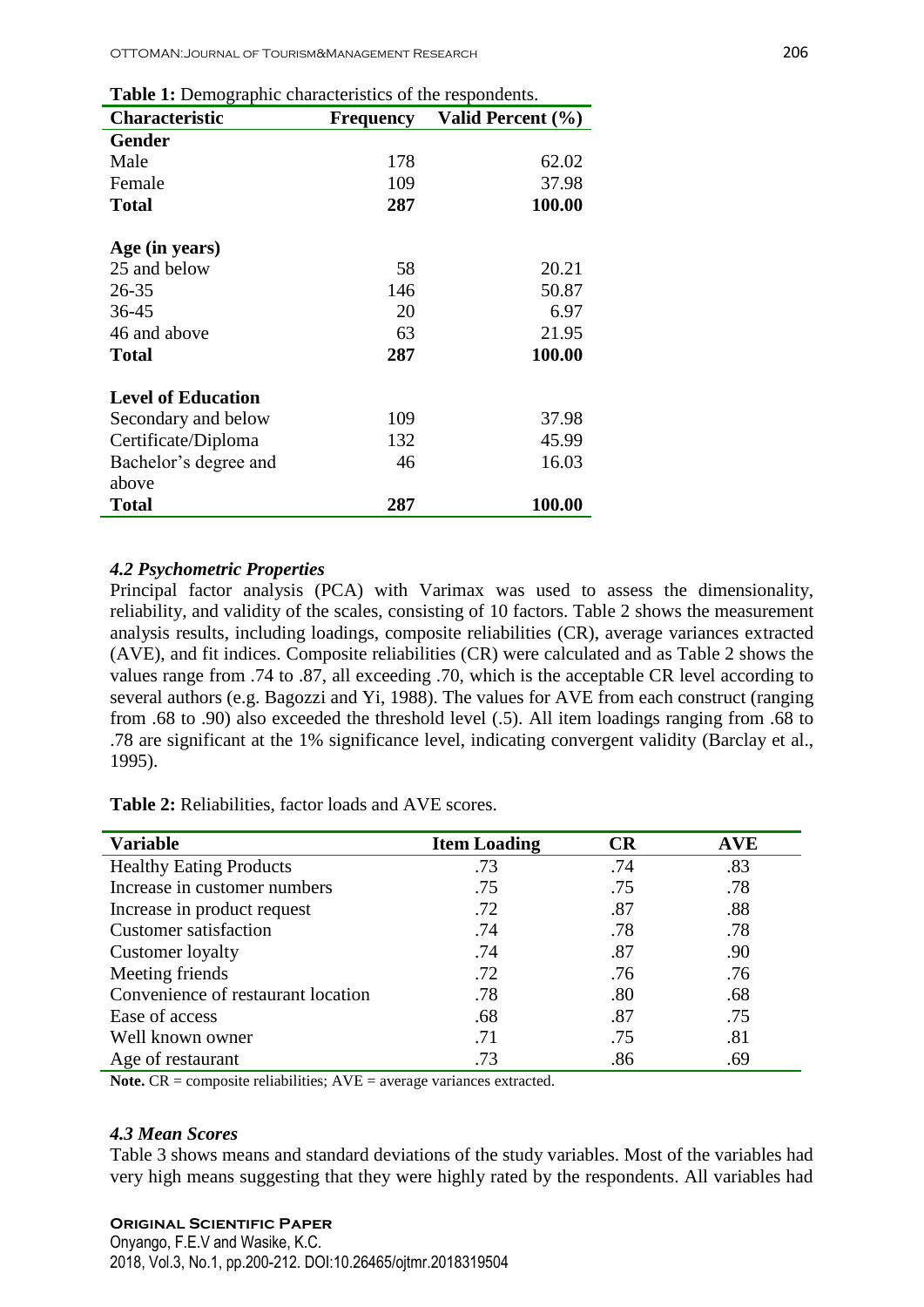standard deviations less than 1.00 indicating that the perceptions of the respondents concerning healthy eating, customer outcomes and control variables were generally similar across the restaurants studied.

| Factor                             | <b>Minimum</b><br><b>Maximum</b> |                  | <b>Mean</b> | Std.             |
|------------------------------------|----------------------------------|------------------|-------------|------------------|
|                                    | <b>Statistic</b>                 | <b>Statistic</b> |             | <b>Deviation</b> |
| <b>Healthy Eating Products</b>     | 1.00                             | 5.00             | 4.66        | 0.74             |
| Increase in customer numbers       | 1.00                             | 5.00             | 4.65        | 0.73             |
| Increase in product request        | 1.00                             | 5.00             | 3.76        | 0.67             |
| <b>Customer satisfaction</b>       | 1.00                             | 5.00             | 3.37        | 0.59             |
| Customer loyalty                   | 1.00                             | 5.00             | 4.50        | 0.64             |
| Meeting friends                    | 1.00                             | 5.00             | 4.50        | 0.76             |
| Convenience of restaurant location | 1.00                             | 5.00             | 4.78        | 0.98             |
| Ease of access                     | 1.00                             | 5.00             | 4.59        | 0.93             |
| Well known owner                   | 1.00                             | 5.00             | 4.66        | 0.60             |
| Age of restaurant                  | 1.00                             | 5.00             | 4.52        | 0.73             |

**Table 3:** Mean scores of study variables.

 The first objective of the current research was meant to identify healthy eating products on offer in restaurants in Nairobi City County. Results show that traditional foods (food product domesticated to a certain community), medicinal foods (a food product believed to prevent or cure an illness), and products cooked using healthy cooking methods were the most popular healthy eating products followed, vegetarian products, gluten free and sea food products in that order.

 The second objective of the study was to examine the relationship between healthy eating products and customer outcomes. Therefore, multiple logistical regression analysis was conducted with the healthy eating products as the independent variables and customer outcomes as dependent variables. This research used the criteria of the probability of F at the 5% level (.05 significance). Furthermore, the authors checked for multicollinearity and variance inflation factor (VIF) values, which indicated no problems because all VIF values were less than 1.04 (in all four regression analyses). These VIF values are well under the critical level of 10, as suggested by Hair et al. (1998). The adjusted  $R^2$  was .28 for increase in customer numbers, .34 for increase in product request, .29 for customer satisfaction and .45 for customer loyalty. All the adjusted  $\mathbb{R}^2$  of the current study appear satisfactory in comparison to other similar studies levels. The residual plots were also examined and no problems were accounted. The four different dimensions of customer outcomes were strongly linked to a number of consumption of healthy eating products. Table 4 reports the results of the regression analyses, which indicate that all equations are highly significant. These results are discussed below.

**Table 4:** Results of regression analyses (Standardized Regression Coefficients).

| <b>Healthy Eating</b><br><b>Products</b> | <b>Increase in</b><br>customer<br>numbers |           | Increase in<br>product<br>request |                | <b>Customer</b><br>satisfaction |                | Customer<br>loyalty |                |
|------------------------------------------|-------------------------------------------|-----------|-----------------------------------|----------------|---------------------------------|----------------|---------------------|----------------|
|                                          |                                           | $p$ value |                                   | <i>p</i> value | B                               | <i>p</i> value | B                   | <i>p</i> value |
| Traditional                              | .16                                       | .00       | .30                               | .00.           | .21                             | .01            | .13                 | .03            |
| Medicinal                                | .32                                       | .00.      | .22                               | .00.           | .30                             | .00            | .40                 | .00            |
| Foods prepared using                     | .25                                       | .04       | .25                               | .02            | .21                             | .01            | .35                 | .00            |
| healthy cooking methods                  |                                           |           |                                   |                |                                 |                |                     |                |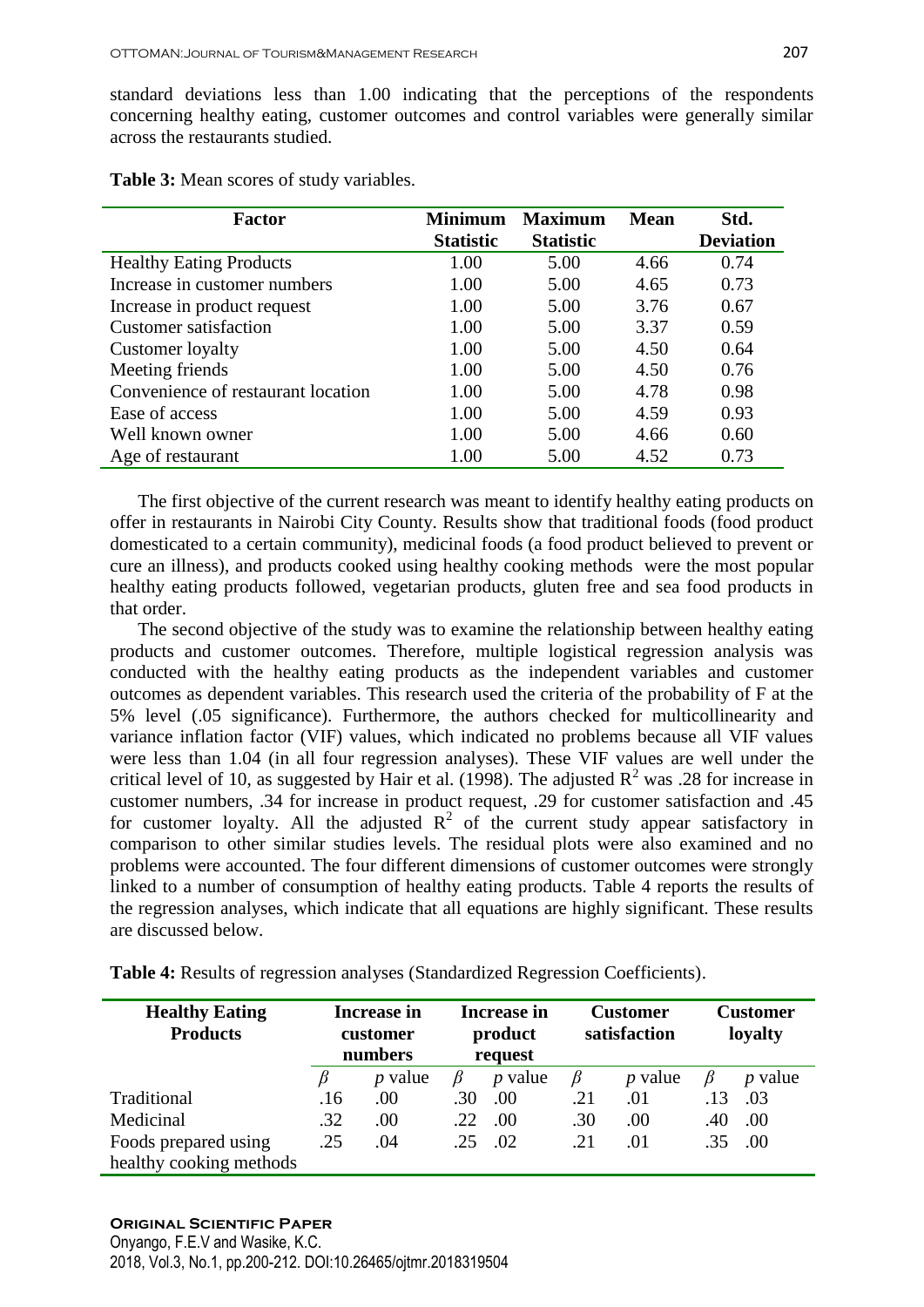| Vegetarian products  | .22 | .00 | .00<br>.32             |     | .03 | $.00\,$<br>29 |
|----------------------|-----|-----|------------------------|-----|-----|---------------|
| Gluten free products | .11 | .00 | .03<br>$\overline{12}$ | .30 | .00 | .02           |
| Seafood              | .10 | .00 | .00<br>.09             |     | .00 | .00<br>29     |
| Low fat Foods        | .24 | .02 | .00<br>42 <sub>1</sub> | .14 | .02 | .00           |
| Organic Foods        | .22 | .00 | .02<br>.34             | .22 | .00 | .00           |
| Adjusted $R^2$       |     | .28 | .34                    |     | .29 |               |

**Note**: Checks for multicollinearity and variance inflation factor (VIF) values indicate no problems (all VIF values less than 1.03).

 The third objective of this study was to establish the influence of control variables on customer outcomes. Table 5 reports these relationships. Only two variables such as meeting friends and convenience of restaurant location had a significant influence on customer outcomes. The adjusted  $R^2$  for the significant relationships were .21 and .18.

**Table 5:** Influence of control variables test.

| <b>Variables</b>          |     | <b>Customer outcomes</b> | Adjusted $\mathbb{R}^2$ |
|---------------------------|-----|--------------------------|-------------------------|
|                           | B   | $p$ value                |                         |
| Meeting friends           | .39 | 0.00                     | .21                     |
| Convenience of restaurant | .27 | 0.00                     | .18                     |
| location                  |     |                          |                         |
| Ease of access            | .42 | 0.07                     |                         |
| Well known owner          | .44 | 0.10                     |                         |
| Age of restaurant         | .78 | 0.15                     |                         |
| $\mathbf{v}$              |     |                          |                         |

Note:  $p<.05$ 

### **4. Conclusion, Implications and Limitations**

Findings of this study show that healthy eating products offered by the sampled restaurants were: traditional food products, medicinal and healthy cooked products; vegetarian food products; gluten free foods products; and sea food products. The results are consistent with the suggestion by Zick et al., (2010) that restaurants should consider traditional cooking styles and recipes as major components of healthy eating products. The current research confirms that the main concern for customers when selecting a healthy meal when they dine out is lowfat and non-genetically modified ingredients (Legrand and Sloan, 2006)*.* These findings are in tandem with earlier studies that found traditional and low fat/healthy cooked products as key elements of healthy eating (Legrand and Sloan, 2006; Zick et al., 2010). According to Angelfire (2013), customers are increasingly adopting vegetarian diets which they refer to as the ‗in thing'. Carla and Wartson (2003) agrees with the study findings that view the vegetarian food concept as a mentalist rather than a materialistic food consumption approach. The need to lead a healthy lifestyle is the reason for the increase in the number of people who adopted the vegetarian diet. As Winston (2009) avers, the benefits of vegetarianism include lower risk of cardiovascular disease; an improved glycemic control for individuals with type 2 diabetes; thinner or lean bodies with lower serum cholesterol; and lower blood pressure. The Harvard Medical School (2013) has also found that more people have adopted gluten free diets to lead a healthy lifestyle. Gluten free diets control obesity, prevent diabetes, cardiovascular diseases and other lifestyle illnesses. Kearny (2010) has also revealed a tremendous rise in the consumption of sea food and further predicts the rise in the consumption of sea food towards 2050s compared to any other protein sources. This rise is associated to the fact that most people considered sea food as a healthy protein because fish, especially the pelagic type, was described as rich in long chain omega -3 fatty acids essential for cardiovascular health.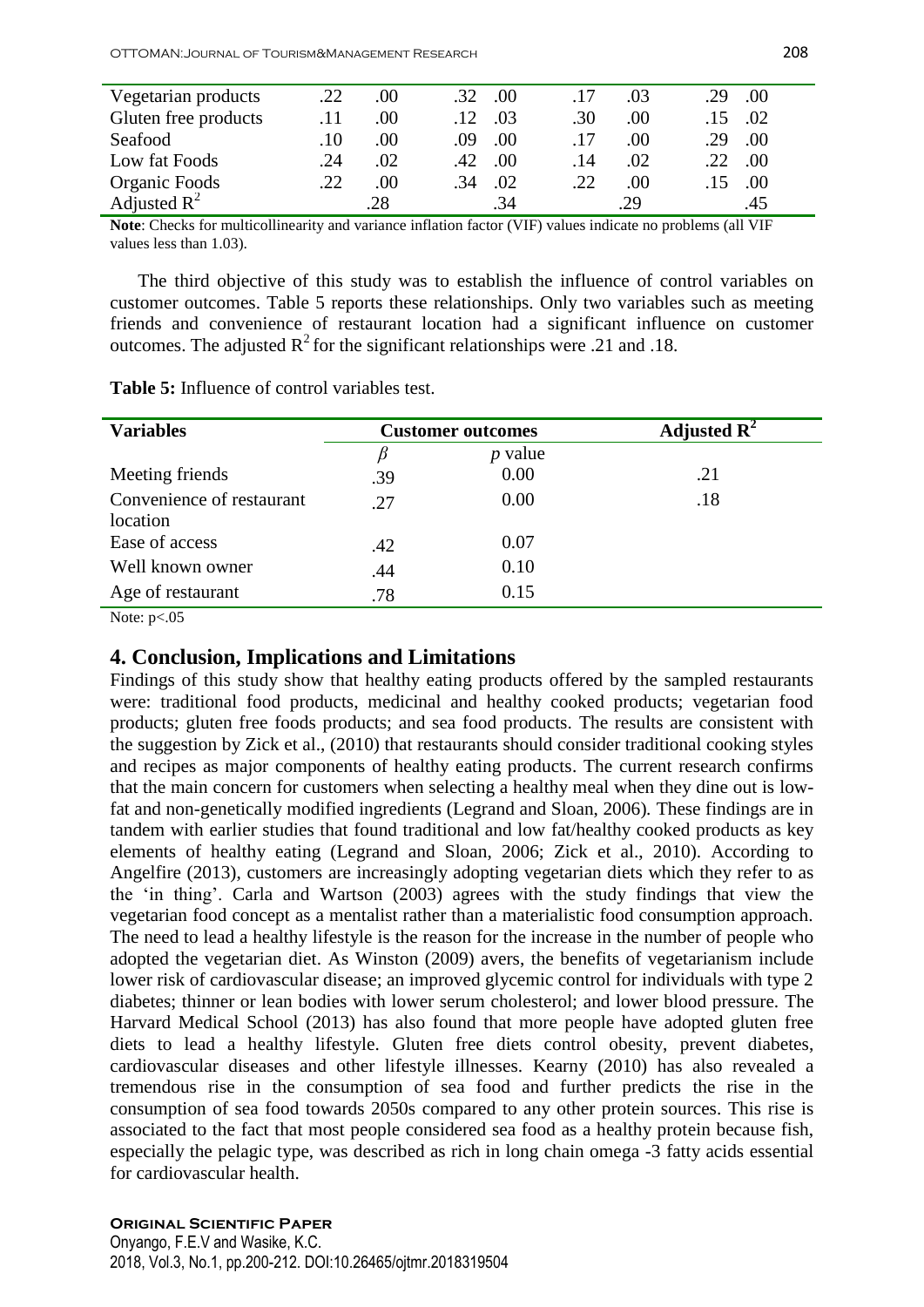The four different dimensions of customer outcomes were strongly linked to a number of consumption of healthy eating products. Customer satisfaction is attributed to either variety or quality of healthy eating products on offer in restaurants. Although Stubenitsky et al., (1999) reported that the market segment of customers who desired and used nutritional information on menus dined out frequently, the researchers did not clarify on the extent of dining out frequency. They also did not clarify whether these customers sampled healthy eating products on every occasion that they ate out. Acording to the findings of this study, market response, frequency of purchase, and market size per day are characteristics of the market which contributed to healthy eating products. Mills and Thomas (2008) argue that products on offer in eating outlets reflect in customer response. Customer outcomes for healthy eating products can be increased if eating outlets assisted customers to select healthy meal choices (Galliciano, et al., 2012). Customer satisfaction towards a brand is attained through attribute evaluation (Kotler & Keller, 2011). Customer loyalty is an outcome of customer satisfaction (Khan, 2013; Kotler and Keller, 2011). Since the relationship between healthy eating product consumption and customer satisfaction was significant it is equally expected that satisfaction would be replicated in customer loyalty.

 The results show that only two control variables meeting friends and convenience of restaurant location had a significant influence on customer outcomes. The highest proportion of healthy eating product customers went to the sampled restaurants to meet friends. Increase in information sharing made possible by technological advancement such as the internet as well as the media make it easier for friends to keep in touch. The advent of internet and affordable smart phones enable people to form social groups and share ideas on social networks in terms eating out options. The second most important factor was convenience of location. This was attributed to the fact that Nairobi city is the centre of business for the entire country and region. It is also the location where most activities in the country take place. Restaurants located close to the places of work of healthy eating product customers were considered easy to access. Customers could therefore easily access such facilities and order office or house deliveries. Other control factors including age and restaurant owner's familiarity were insignificant as moderators of healthy eating relationship - customer outcomes. Age of a restaurant can't expressly influence products and the market unless other elements such as capacity and restaurant objectives are considered. A well known owner may not directly influence products and the market without other factors such as conviction of the owner based on their history and reputation.

 This study made major contributions to the body of knowledge, theory and practice in the area of healthy eating and customer outcomes by clearly identifying products that customers consider as healthy food products. The study further reveals factors that attract customers to restaurants offering healthy eating products including meeting friends and convenience of restaurant location. The study further contributes to the theory of consumer behavior by stating that customer's personal characteristics influence their food selection habits and customer outcomes. Although our findings expand the extant knowledge on the impact of healthy eating on customer outcomes in the restaurant sector, we recognize several limitations that must be taken into account when generalizing our results. The design of our experiment provides insight into the Nairobi City healty eating restaurants - one specific segment with customers culture and experience—but it remains unclear whether findings would be similar for other restaurant categories and hospitality industry in general. Another avenue for further research would be to test the applicability of our findings across other urban location such as Mombasa, Kisumu, and Eldoret.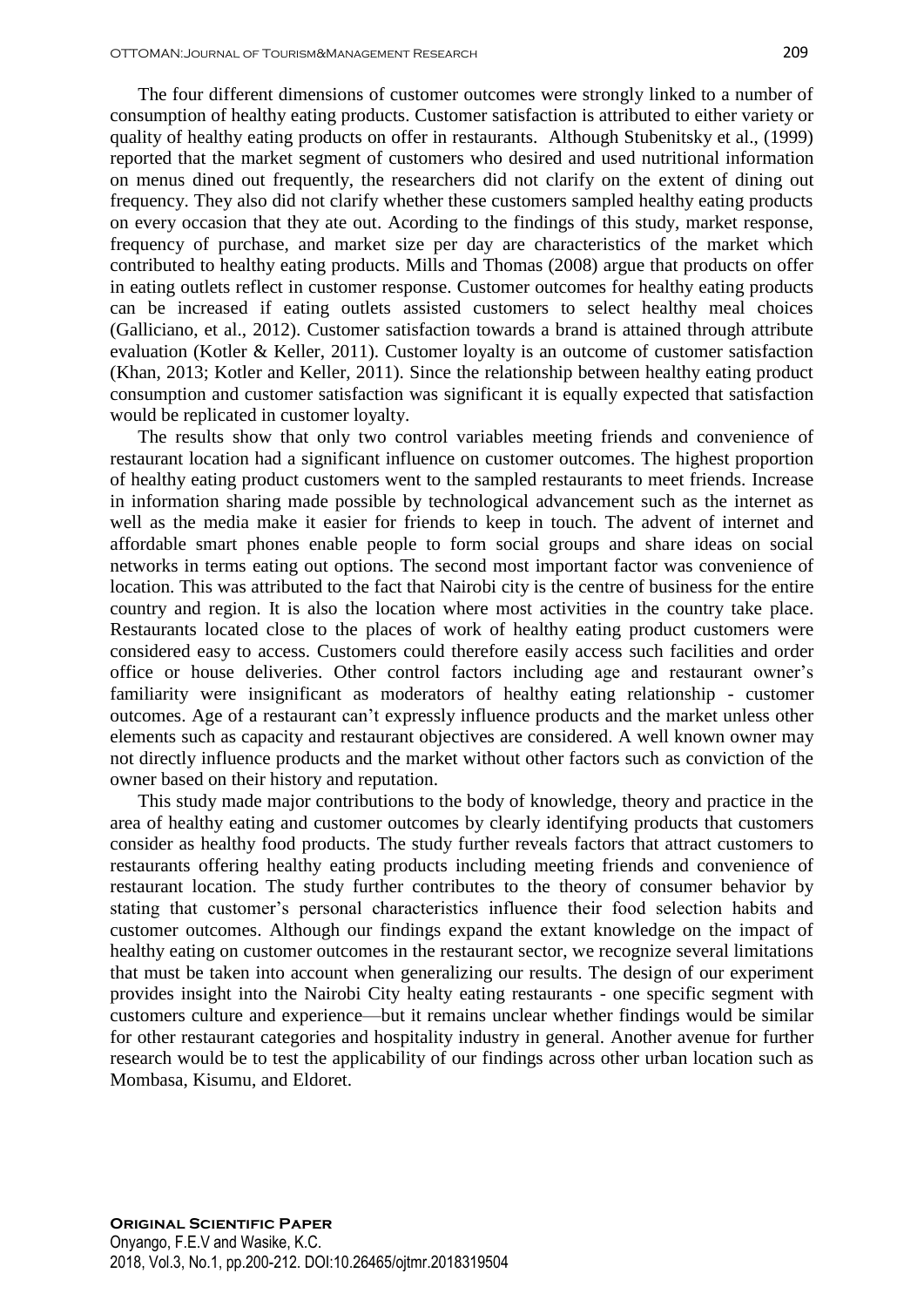# **References**

- Angelfire (2013). *Beef… and why it shouldn't be what's for dinner*. America: American Diabetic Association[.http://www.angelfire.com/pe2/johnandbecca/vegpaper.htm.](http://www.angelfire.com/pe2/johnandbecca/vegpaper.htm) Accessed on 11 April 2017.
- Angell, S.Y., & Silver, G.P. (2008). *Calorie labeling in New York City restaurants: An approach to inform consumers*, available at: [www.cspinet.org/reports/.](http://www.cspinet.org/reports/) Accessed on 3 August 2016.
- Bagozzi, R. P., & Yi, Y. (1988). On the evaluation of structural equation models. *Journal of the Academy of Marketing Science,* 16(1), 74-94.
- Bakker, M.A. (2006). *Hotel restaurant concept selection considerations: Which factors to take into account?*. UNLV Theses, Dissertations, Professional Papers, and Capstones. [http://digitalscholarship.unlv.edu/thesesdissertations/596.](http://digitalscholarship.unlv.edu/thesesdissertations/596)
- Barclay, D.W., Thompson, R., & Higgins, C. (1995). The partial least squares (PLS) approach to causal modeling: Personal computer adoption and use an illustration. *Technology Studies*, 2(2), 285-309.
- Benelam, B. (2009). Calories on the menu. *Nutrition Bulletin*, 34(3), 289-90.
- Cahill, D. J. (2006). *Lifestyle Market Segmentation*. NY: The Haworth Press.
- Carla, S., & Wartson, J. (2003). *Privilege, protest, and changing worldview: A look at veganism through the Dudley Co-op*. Havard, USA.
- Davies, G.J., & Smith, J.L. (2004). Nutrition and food science. *Bradford,* 34(2), 80-82.
- Fishbein, M., & Ajzen, I. (2010). *Predicting and changing behavior: The reasoned action approach*. New York: Taylor & Francis.
- Galliciano, R., Blomme, J. R., & Rheede, V. A. (2012). Consumer response to nutrition information menu labeling in full-service restaurants: Making the healthy choice. In Joseph S. C. (ed.), *Advances in Hospitality and Leisure* (Volume 8). Emerald Group Publishing Limited, pp.109-125, DOI: [10.1108/S1745-3542\(2012\) 0000008010.](http://dx.doi.org/10.1108/S1745-3542(2012)0000008010)
- Hair, J., Anderson, R., Tatham, R., & Black, W. (1998). *Multivariate data analysis (5th Ed.)*. Upper Saddle River, NJ: Prentice Hall.
- Harvard Medical School (2013). *Going gluten just because.* Harvard Health Publications Healthwise (2017). *Healthy eating: Influences on eating behavior*: [http://www.webmd.com/parenting/tc/healthy-eating-influences-on-eating-behavior](http://www.webmd.com/parenting/tc/healthy-eating-influences-on-eating-behavior-topic)[topic.](http://www.webmd.com/parenting/tc/healthy-eating-influences-on-eating-behavior-topic) Accessed on 24 June 2016.
- Hwang, J., & Lorenzen, C.L. (2008). Effective nutrition labeling of restaurant menu and pricingof health menu. *Journal of Food Service*, 19 (5), 270-276.
- Josiam, B.M., & Foster, C.R. (2009). Nutritional information on restaurant menus: Who cares and why restaurants should bother. *International Journal of Contemporary Hospitality Management,* 21 (7), 876**-**981.
- Jun, J., Kang, J., & Arendt, S.W., (2014). *The effects of health value on healthful food selection intention at restaurants: Considering the role of attitudes toward taste and healthfulness of healthful foods.* Apparel, Events and Hospitality Management Publications. 42. [https://lib.dr.iastate.edu/aeshm\\_pubs/42.](https://lib.dr.iastate.edu/aeshm_pubs/42)
- Kearney, J. (2010). *Food consumption trends and drivers*. The Royal Society, [Philosophical](http://rstb.royalsocietypublishing.org/) [Transactions B](http://rstb.royalsocietypublishing.org/)**.** DOI: 10.1098/rstb.2010.0149.
- Kenya Association of Hotels and Caterers (2014). *Hotels in Nairobi*. Kenya: Ministry of Tourism.
- Khan, S. (2013). Determinants of customer retention in hotel industry. *Journal of Applied Economics and Business,* 1(3), 42-64.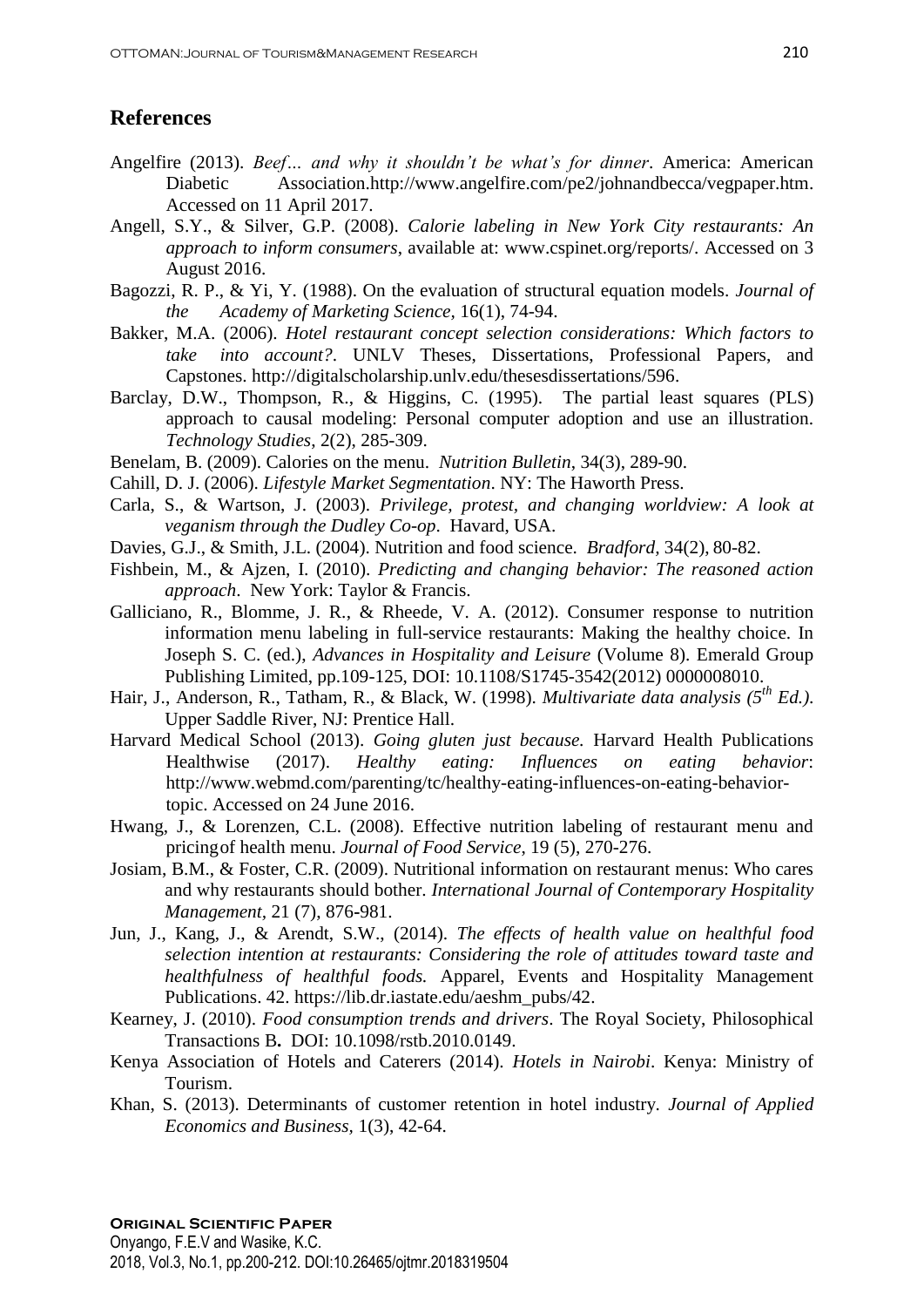- Kim, W. G., Lee, Y. K., & Yoo, Y. J. (2006). Predictors of relationship quality and relationship outcomes in luxury restaurants. *Journal of Hospitality & Tourism Research*, *30*(2): 143 169.
- Kotler, K. P., & Keller, L. (2011). *Marketing management*. New York: Pearson Prentice Hall.
- Kotler, P. (2011). Reinventing marketing to manage the environment imperative. *Journal of Marketing,* 75 (4), 132 –135.
- Krystallis, A., Aranitoyannis, I. S., & Kapirti, A. (2003). Investigating Greek consumers'attitudes toward low-fat products: A segmentation study. *International Journal of Food Sciences and Nutrition,* 54 (3), 219-233.
- Legrand, W., & Sloam, P. (2006). Customers' preferences to healthy meals. In Joseph S.Chen(ed*.), Advances in Hospitality and Leisure (Volume 2).* Emerald Group Publishing Limited, pp.265-273. DOI: [10.1016/S1745-3542\(05\)02014-X.](http://dx.doi.org/10.1016/S1745-3542(05)02014-X)
- Lone, T. A., Pence, D., Levi, A. E., Chan, K. K., & Bianco-Simeral, S. (2009). Marketing healthyfood to the least interested consumers. *Journal of Foodservice*, 20, 90-99.
- Mackison, D., Wrieden, W.L., & Anderson, A.S. (2009). Making an informed choice in the catering environment: What do consumers want to know? *Journal of Human Nutrition and Dietetics,* 22 (5), 567-573.
- Mamalis, S. (2009). Critical success factors of the foodservice industry. *Journal of International Food & Agribusiness Marketing*, 21(2-3)191–206.
- Michaelidou, N., & Hanssan, L. M., (2008). The role of health consciousness, food safety concern and ethical identity on attitudes and intentions towards organic food. *International Journal of Consumer Studies* 32 (2), 163-170.
- Mills, J.E., & Thomas, L. (2008). Assessing customer expectations of information provided on restaurant menus: A confirmatory factor analysis approach. *Journal of Hospitality &Tourism Research,* 32 (1), 62-88.
- Pantelidis, I. S. (2010). Electronic meal experience: A content analysis of online restaurant comments. *Cornell Hospitality Quarterly,* 51**(**4), 483-491.
- Roininen, K., Lähteenmäki, L., & Tuorila, H., (1999). Quantification of consumer attitudes to health and hedonic characteristics. *Appetite,* 33 (1), 71-88.
- Scarpa, J., (2010). *Uno Chicago Grill's healthy menu makeover.* Nation's Restaurant News. Available online at [http://www.nrn.com/article/uno-chicago-grills-healthy](http://www.nrn.com/article/uno-chicago-grills-healthy%09menumakeover) [menumakeover.](http://www.nrn.com/article/uno-chicago-grills-healthy%09menumakeover) Accessed on 10 August 2017.
- Shaw, M. (2002). Location, location, location. *Spa Marketing Systems*, Ltd. Retrieved March 12, 2016) from http://www.spamarketing.co.uk/pdf/RestSeg.pdf.
- Stubenitsky, K., Aron, J.I., & Catt, S.L. (1999). The influence of recipe modification andnutritional information on restaurant food acceptance and macronutrient intakes. *PublicHealth Nutrition,* 3 (2), 201-209.
- Tromp, D. M., Brouha, X. D. R., Hordijk, G. J., Winnubst, J. A. M., Gebhardt, W. A., van der Doef, M. P., & Leeuw, J. R. J. (2007). Medical care-seeking and health-risk behavior in patients with head and neck cancer: The role of health value, control beliefs, and psychological distress. Health Education Research, 20 (6), 665-675.
- Tudoran, A., Olsen, S. O., & Dopico, D. C. (2009). The effects of health benefit information on consumer health value, attitudes, and intentions. *Appetite,* 52 (3), 568-579.
- Winston, J. (2009). *Health effects of vegan diets*. American Nutrition Society. America: ADA.
- World Health Organisation (2009). *Obesity*. Available at [www.who.int/topics/obesity/en/.](http://www.who.int/topics/obesity/en/) Accessed on 10 August 2017.
- World Health Organization (2012). New data highlight increases in hypertension, diabetes incidence. *International Journal of Health Care Quality Assurance*, 25 (7), 625-644.
- Wu, H. W., & Sturm, R. (2014). Changes in the energy and sodium content of main entrées in US chain restaurants from 2010 to 2011. *Journal of the Academy of Nutrition and Dietetics,* 114 (2), 209-219.